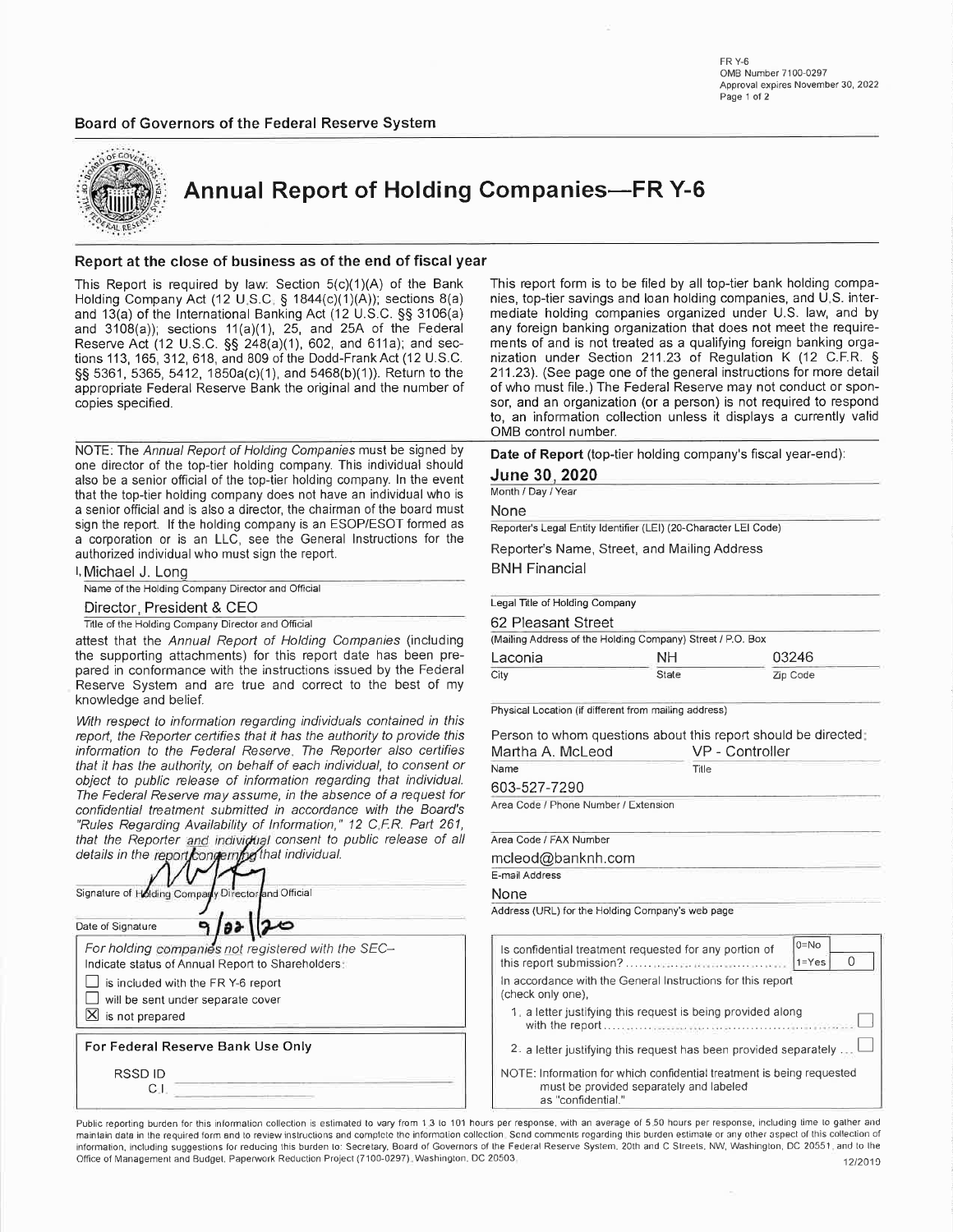## *Form FR Y-6*

# *BNH Financial Laconia, New Hampshire Fiscal Year Ending June 30, 2020*

### *Report Item:*

*1.* BNH Financial is not registered with the Securities and Exchange Commission and is not required to prepare and file Form 10-K. The holding company is a mutual holding company, and consequently does not publish an annual report for shareholders.

### *2 a. Organizational Chart*



- 2 b. Domestic branch listing provided to Federal Reserve Bank enclosed
- *3.* BNH Financial is a mutual holding company, and therefore does not have any securities holders.
- *4.* Listing of insiders enclosed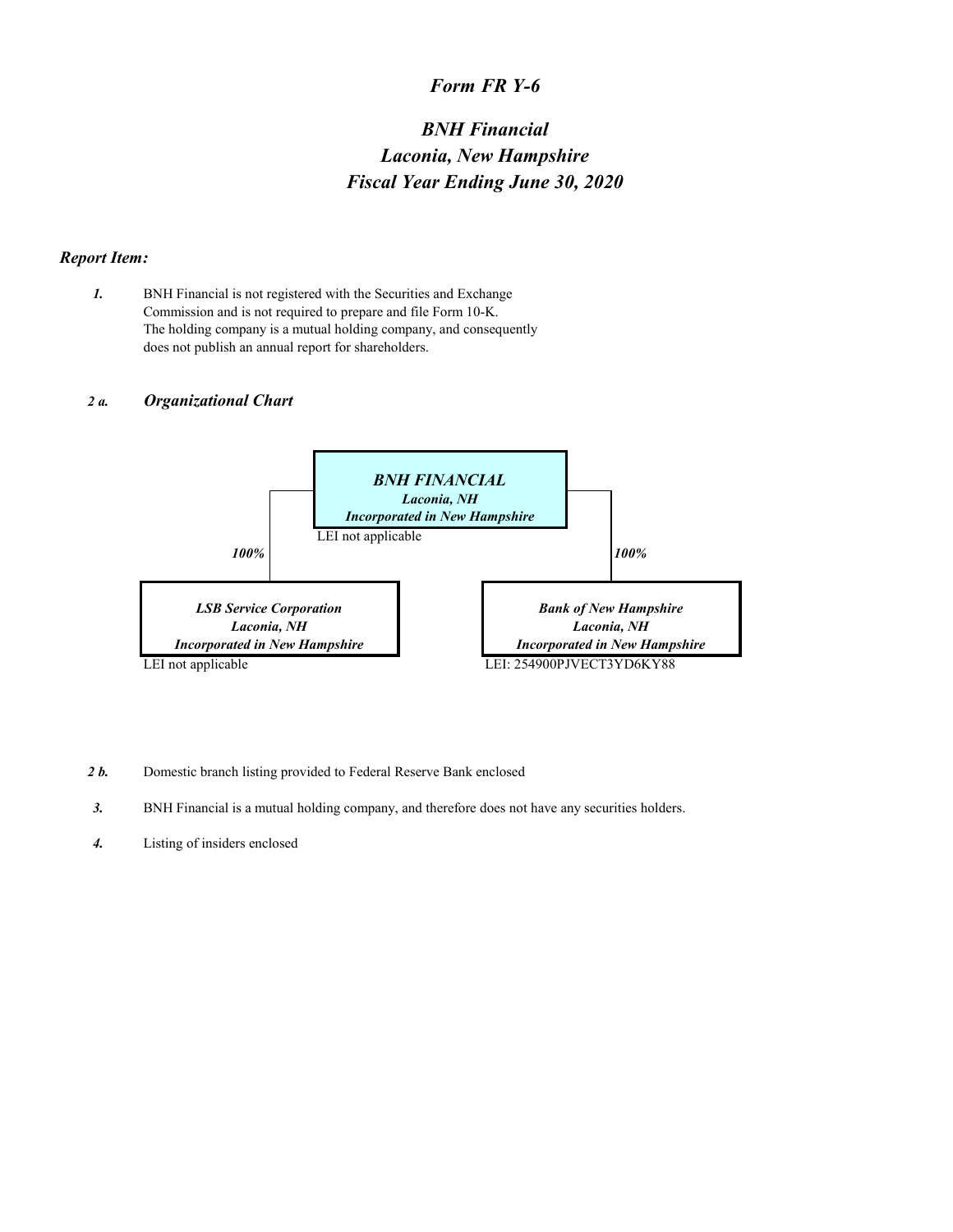**Results:** A list of branches for your depository institution: BANK OF NEW HAMPSHIRE (ID\_RSSD: 265407). This depository institution is held by BNH FINANCIAL (2545831) of LACONIA, NH. The data are as of 06/30/2020. Data reflects information that was received and processed through 07/05/2020.

#### **Reconciliation and Verification Steps**

1. In the **Data Action** column of each branch row, enter one or more of the actions specified below 2. If required, enter the date in the **Effective Date** column

#### **Actions**

**OK:** If the branch information is correct, enter 'OK' in the **Data Action** column. **Change:** If the branch information is incorrect or incomplete, revise the data, enter 'Change' in the **Data Action** column and the date when this information first became valid in the **Effective Date** column. **Close:** If a branch listed was sold or closed, enter 'Close' in the **Data Action** column and the sale or closure date in the **Effective Date** column. **Delete:** If a branch listed was never owned by this depository institution, enter 'Delete' in the **Data Action** column. **Add:** If a reportable branch is missing, insert a row, add the branch data, and enter 'Add' in the **Data Action** column and the opening or acquisition date in the **Effective Date** column.

If printing this list, you may need to adjust your page setup in MS Excel. Try using landscape orientation, page scaling, and/or legal sized paper.

#### **Submission Procedure**

When you are finished, send a saved copy to your FRB contact. See the detailed instructions on this site for more information. If you are e-mailing this to your FRB contact, put your institution name, city and state in the subject line of the e-mail.

#### Note:

To satisfy the **FR Y-10 reporting requirements**, you must also submit FR Y-10 Domestic Branch Schedules for each branch with a **Data Action** of Change, Close, Delete, or Add. The FR Y-10 report may be submitted in a hardcopy format or via the FR Y-10 Online application - https://y10online.federalreserve.gov.

\* FDIC UNINUM, Office Number, and ID\_RSSD columns are for reference only. Verification of these values is not required.

|  | Data Action Effective Date Branch Service Type | Branch ID RSSD* Popular Name |                                     | <b>Street Address</b>         | City                | <b>State</b> | <b>Zip Code</b> | County           | Country                    | <b>FDIC UNINUM*</b> | Office Number* | <b>Head Office</b>           | Head Office ID RSSD* Comments |  |
|--|------------------------------------------------|------------------------------|-------------------------------------|-------------------------------|---------------------|--------------|-----------------|------------------|----------------------------|---------------------|----------------|------------------------------|-------------------------------|--|
|  | Full Service (Head Office)                     |                              | 265407 BANK OF NEW HAMPSHIRE        | <b>62 PLEASANT STREET</b>     | LACONIA             | <b>NH</b>    | 03246           | <b>BELKNAP</b>   | UNITED STATES              | <b>Not Required</b> | Not Required   | <b>BANK OF NEW HAMPSHIRE</b> | 265407                        |  |
|  | <b>Full Service</b>                            |                              | 586803 ANTRIM BRANCH                | 77 MAIN STREET                | <b>ANTRIM</b>       | NH           | 03440           | HILLSBOROUGH     | UNITED STATES Not Required |                     | Not Required   | <b>BANK OF NEW HAMPSHIRE</b> | 265407                        |  |
|  | <b>Full Service</b>                            |                              | 3447370 BEDFORD BRANCH              | 256 WALLACE ROAD              | <b>BEDFORD</b>      | <b>NH</b>    | 03110           | HILLSBOROUGH     | UNITED STATES              | Not Required        | Not Required   | <b>BANK OF NEW HAMPSHIRE</b> | 265407                        |  |
|  | <b>Full Service</b>                            |                              | 2883618 CAMPTON BRANCH              | <b>21 TOWER ROAD</b>          | CAMPTON             | <b>NH</b>    | 03223           | <b>GRAFTON</b>   | UNITED STATES              | <b>Not Required</b> | Not Required   | <b>BANK OF NEW HAMPSHIRE</b> | 265407                        |  |
|  | <b>Full Service</b>                            |                              | 51404 CLAREMONT BRANCH              | <b>14 SULLIVAN STREET</b>     | CLAREMONT           | <b>NH</b>    | 03743           | SULLIVAN         | UNITED STATES Not Required |                     | Not Required   | <b>BANK OF NEW HAMPSHIRE</b> | 265407                        |  |
|  | <b>Full Service</b>                            |                              | 5398298 BNH STAGE                   | <b>18 SOUTH MAIN STREE</b>    | CONCORD             | <b>NH</b>    | 03301           | MERRIMACI        | UNITED STATES Not Required |                     | Not Required   | <b>BANK OF NEW HAMPSHIRE</b> | 265407                        |  |
|  | <b>Full Service</b>                            |                              | 3447389 CONCORD HEIGHTS BRANCH      | <b>11 TRIANGLE PARK DRIVE</b> | CONCORD             | <b>NH</b>    | 03301           | <b>MERRIMACK</b> | UNITED STATES Not Required |                     | Not Required   | <b>BANK OF NEW HAMPSHIRE</b> | 265407                        |  |
|  | <b>Full Service</b>                            |                              | 2735454 CONCORD NORTH MAIN BRANCH   | 167 NORTH MAIN STREET         | CONCORD             | <b>NH</b>    | 03301           | <b>MERRIMACK</b> | UNITED STATES              | <b>Not Required</b> | Not Required   | <b>BANK OF NEW HAMPSHIRE</b> | 265407                        |  |
|  | Trust                                          |                              | 5308019 WEALTH MANAGEMENT           | 3 EAGLE SQUARE                | CONCORD             | <b>NH</b>    | 03301           | <b>MERRIMACK</b> | UNITED STATES Not Required |                     | Not Required   | <b>BANK OF NEW HAMPSHIRE</b> | 265407                        |  |
|  | <b>Full Service</b>                            |                              | 150709 CONWAY BRANCH                | 23 MAIN STREET                | CONWAY              | <b>NH</b>    | 03818           | CARROLL          | UNITED STATES Not Required |                     | Not Required   | <b>BANK OF NEW HAMPSHIRE</b> | 265407                        |  |
|  | <b>Full Service</b>                            |                              | 3353583 DOVER BRANCH                | <b>845 CENTRAL AVENUE</b>     | <b>DOVER</b>        | <b>NH</b>    | 03820           | <b>STRAFFORD</b> | UNITED STATES Not Required |                     | Not Reguired   | <b>BANK OF NEW HAMPSHIRE</b> | 265407                        |  |
|  | <b>Full Service</b>                            |                              | 2226130 GILFORD LAKESHORE BRANCH    | 1441 LAKESHORE ROAD           | <b>GILFORD</b>      | <b>NH</b>    | 03249           | <b>BELKNAP</b>   | UNITED STATES              | <b>Not Required</b> | Not Required   | <b>BANK OF NEW HAMPSHIRE</b> | 265407                        |  |
|  | <b>Full Service</b>                            |                              | 251008 GILFORD VILLAGE OFFICE       | ONE COUNTRY CLUB ROAD         | <b>GILFORD</b>      | <b>NH</b>    | 03249           | <b>BELKNAP</b>   | UNITED STATES Not Required |                     | Not Required   | <b>BANK OF NEW HAMPSHIRE</b> | 265407                        |  |
|  | <b>Full Service</b>                            |                              | 431305 GORHAM BRANCH                | 583 MAIN STREET               | <b>GORHAM</b>       | <b>NH</b>    | 03581           | coos             | UNITED STATES Not Required |                     | Not Required   | <b>BANK OF NEW HAMPSHIRE</b> | 265407                        |  |
|  | <b>Full Service</b>                            |                              | 1400728 HILLSBOROUGH BRANCH         | 325 WEST MAIN STREET          | <b>HILLSBOROUGH</b> | <b>NH</b>    | 03244           | HILLSBOROUGH     | UNITED STATES Not Required |                     | Not Required   | <b>BANK OF NEW HAMPSHIRE</b> | 265407                        |  |
|  | <b>Full Service</b>                            |                              | 565901 LINCOLN BRANCH               | 76 MAIN STREET. RTE 112       | LINCOLN             | <b>NH</b>    | 03251           | <b>GRAFTON</b>   | UNITED STATES Not Required |                     | Not Required   | <b>BANK OF NEW HAMPSHIRE</b> | 265407                        |  |
|  | <b>Full Service</b>                            |                              | 146805 LITTLETON BRANCH             | <b>125 MAIN STREET</b>        | <b>LITTLETON</b>    | <b>NH</b>    | 03561           | <b>GRAFTON</b>   | UNITED STATES Not Required |                     | Not Required   | <b>BANK OF NEW HAMPSHIRE</b> | 265407                        |  |
|  | <b>Full Service</b>                            |                              | 4373047 MANCHESTER BRANCH           | 705 HOOKSETT ROAD             | <b>MANCHESTER</b>   | <b>NH</b>    | 03104           | HILLSBOROUGH     | UNITED STATES              | Not Required        | Not Required   | <b>BANK OF NEW HAMPSHIRE</b> | 265407                        |  |
|  | <b>Full Service</b>                            |                              | 2447878 MOULTONBOROUGH BRANCH       | 960 WHITTIER HIGHWAY          | MOULTONBOROUGH NH   |              | 03254           | CARROLL          | UNITED STATES Not Required |                     | Not Required   | <b>BANK OF NEW HAMPSHIRE</b> | 265407                        |  |
|  | <b>Full Service</b>                            |                              | 83003 OSSIPEE BRANCH                | <b>300 ROUTE 16B</b>          | <b>OSSIPEE</b>      |              | 03864           | CARROLL          | UNITED STATES              | <b>Not Required</b> | Not Required   | <b>BANK OF NEW HAMPSHIRE</b> | 265407                        |  |
|  | <b>Full Service</b>                            |                              | 319506 PLYMOUTH BRANCH              | <b>6 RIVERSIDE LANDING</b>    | PLYMOUTH            | <b>NH</b>    | 03264           | <b>GRAFTON</b>   | UNITED STATES Not Required |                     | Not Required   | <b>BANK OF NEW HAMPSHIRE</b> | 265407                        |  |
|  | <b>Full Service</b>                            |                              | 1216059 PLYMOUTH MAIN STREET OFFICE | <b>28 SOUTH MAIN STREET</b>   | PLYMOUTH            | <b>NH</b>    | 03264           | <b>GRAFTON</b>   | UNITED STATES Not Required |                     | Not Required   | <b>BANK OF NEW HAMPSHIRE</b> | 265407                        |  |
|  | <b>Full Service</b>                            |                              | 5010862 PORTSMOUTH OFFICE           | <b>11 PORTWALK PLACE</b>      | PORTSMOUTH          | <b>NH</b>    | 03801           | ROCKINGHAM       | UNITED STATES Not Required |                     | Not Required   | <b>BANK OF NEW HAMPSHIRE</b> | 265407                        |  |
|  | <b>Full Service</b>                            |                              | 4368959 ROCHESTER BANKING OFFICE    | 301 NORTH MAIN STREET         | <b>ROCHESTER</b>    | <b>NH</b>    | 03867           | <b>STRAFFORD</b> | UNITED STATES              | <b>Not Required</b> | Not Required   | <b>BANK OF NEW HAMPSHIRE</b> | 265407                        |  |
|  | <b>Full Service</b>                            |                              | 537403 WHITEFIELD BRANCH            | 22 KING'S SQUARE              | WHITEFIELD          | <b>NH</b>    | 03598           | COOS             | UNITED STATES Not Required |                     | Not Required   | <b>BANK OF NEW HAMPSHIRE</b> | 265407                        |  |
|  | <b>Full Service</b>                            |                              | 126405 WOODSVILLE BRANCH            | <b>55 CENTRAL STREET</b>      | WOODSVILLE          | <b>NH</b>    | 03785           | <b>GRAFTON</b>   | UNITED STATES Not Required |                     | Not Required   | <b>BANK OF NEW HAMPSHIRE</b> | 265407                        |  |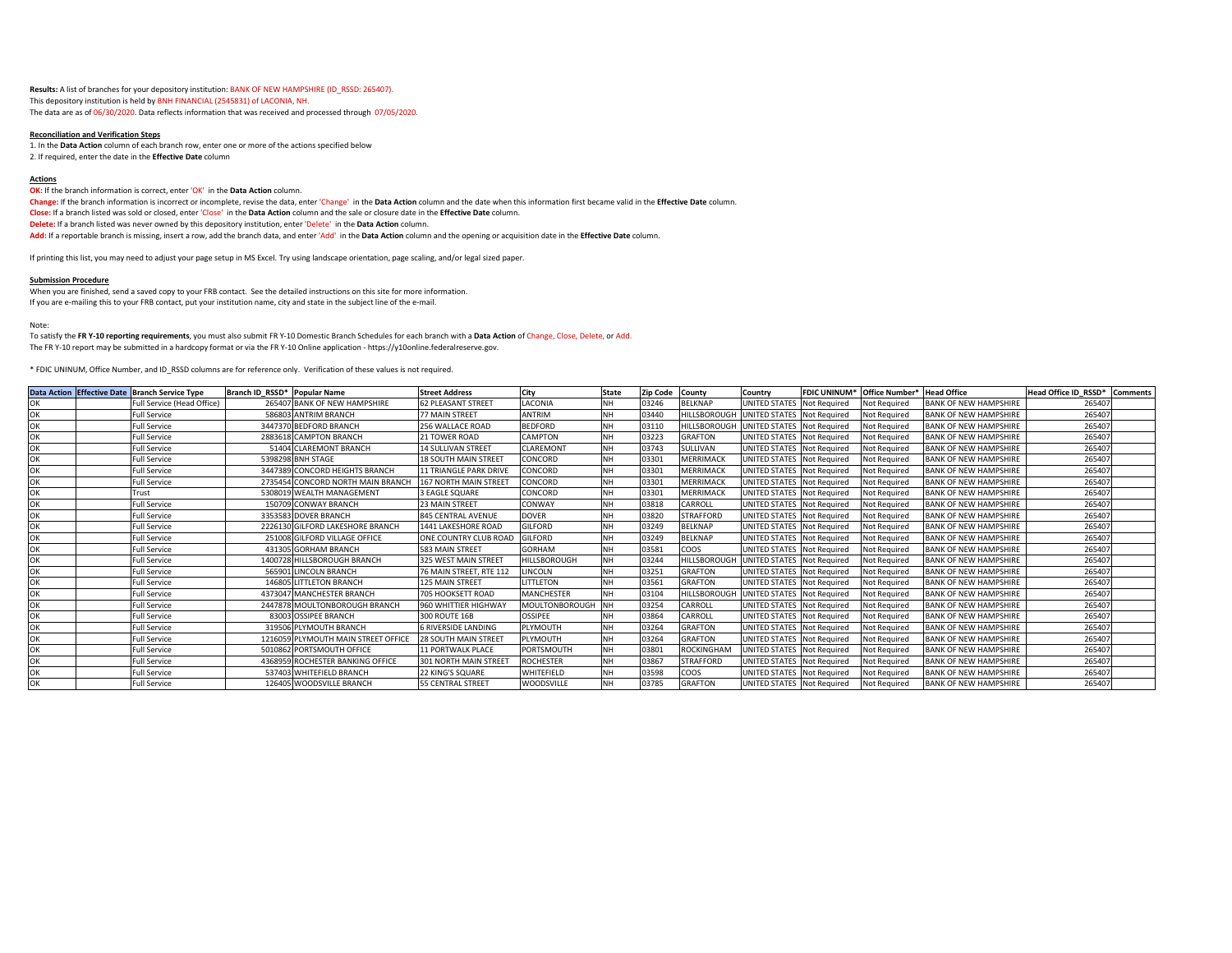## **Form FR Y-6** June 30, 2020

## Report Item 4: Directors and Officers

| (1)<br>Names and Address<br>(City, State, Country) | (2)<br>Principal Occupation<br>if other than with Bank<br><b>Holding Company</b>                                    | (3)(a)<br>Title and Position<br>with Bank<br><b>Holding Company</b> | (3)(b)<br>Title and Position<br>with Subsidiaries<br>(include names)<br>of subsidiaries | (3)(c)<br>Title and Position<br>with Other<br><b>Businesses</b><br>(include names of<br>other businesses)           | (4)(a)<br>Percentage of Voting<br>shares in Bank Holding<br>Company | (4)(b)<br>Percentage of<br>Voting Shares in<br>Subsidiaries<br>(include names of<br>subsidiaries) | (4)(c)<br>List names of other<br>companies (includes<br>partnerships) if 25%<br>or more of voting<br>securities are held<br>(list names of companies<br>and percentage of voting<br>securities held) |
|----------------------------------------------------|---------------------------------------------------------------------------------------------------------------------|---------------------------------------------------------------------|-----------------------------------------------------------------------------------------|---------------------------------------------------------------------------------------------------------------------|---------------------------------------------------------------------|---------------------------------------------------------------------------------------------------|------------------------------------------------------------------------------------------------------------------------------------------------------------------------------------------------------|
| Robert E. Benoit<br>Exeter, NH, USA                | Consultant; Retired<br>Auditor/Manager,<br>Shatswell, MacLeod &<br>Company, P.C.                                    | Trustee                                                             | Director,<br>Bank of New Hampshire                                                      | Consultant; Retired<br>Auditor/Manager,<br>Shatswell, MacLeod &<br>Company, P.C.                                    | None                                                                | None                                                                                              | N/A                                                                                                                                                                                                  |
| Richard W. Burpee, Jr.<br>Concord, NH, USA         | President,<br><b>Redwing Property</b><br>Maintenance, LLC                                                           | Trustee                                                             | Director.<br>Bank of New Hampshire                                                      | Retired President,<br><b>Redwing Property</b><br>Maintenance, LLC                                                   | None                                                                | None                                                                                              | N/A                                                                                                                                                                                                  |
| Gregory A. Goddard<br>Gilford, NH, USA             | General Manager,<br>Gunstock Mountain<br>Resort                                                                     | Trustee                                                             | Director.<br>Bank of New Hampshire                                                      | <b>Retired General</b><br>Manager,<br>Gunstock Mountain<br>Resort                                                   | None                                                                | None                                                                                              | N/A                                                                                                                                                                                                  |
| Michael J. Long<br>Plymouth, NH, USA               | President & CEO, Bank<br>of New Hampshire;<br>Former President,<br><b>Community Guaranty</b><br><b>Savings Bank</b> | Trustee, President &<br><b>CEO</b>                                  | Director,<br>Bank of New Hampshire                                                      | President & CEO, Bank<br>of New Hampshire;<br>Former President,<br><b>Community Guaranty</b><br><b>Savings Bank</b> | None                                                                | None                                                                                              | Wolfsburg Farm, LLC<br>50%                                                                                                                                                                           |
| Kenneth L. Robinson,<br>Jr.<br>Canterbury, NH, USA | <b>Retired General</b><br>Counsel, Northeast Delta<br>Dental                                                        | Trustee                                                             | Director.<br>Bank of New Hampshire                                                      | <b>Retired General</b><br>Counsel, Northeast<br>Delta Dental                                                        | None                                                                | None                                                                                              | N/A                                                                                                                                                                                                  |
| Suzanne L. Stiles<br>Laconia, NH, USA              | Retired Senior Vice<br>President,<br>Administrative &<br>Facilities Services,<br>LRGHealthcare                      | Trustee                                                             | Director.<br>Bank of New Hampshire                                                      | Retired Senior Vice<br>President,<br>Administrative &<br>Facilities Services,<br>LRGHealthcare                      | None                                                                | None                                                                                              | N/A                                                                                                                                                                                                  |
| Russell W. Thibeault<br>Laconia, NH, USA           | President,<br>Applied Economic<br>Research, Inc.                                                                    | Trustee                                                             | Director.<br>Bank of New Hampshire                                                      | President,<br>Applied Economic<br>Research, Inc.                                                                    | None                                                                | None                                                                                              | Applied Economic<br>Research, Inc. 100%                                                                                                                                                              |